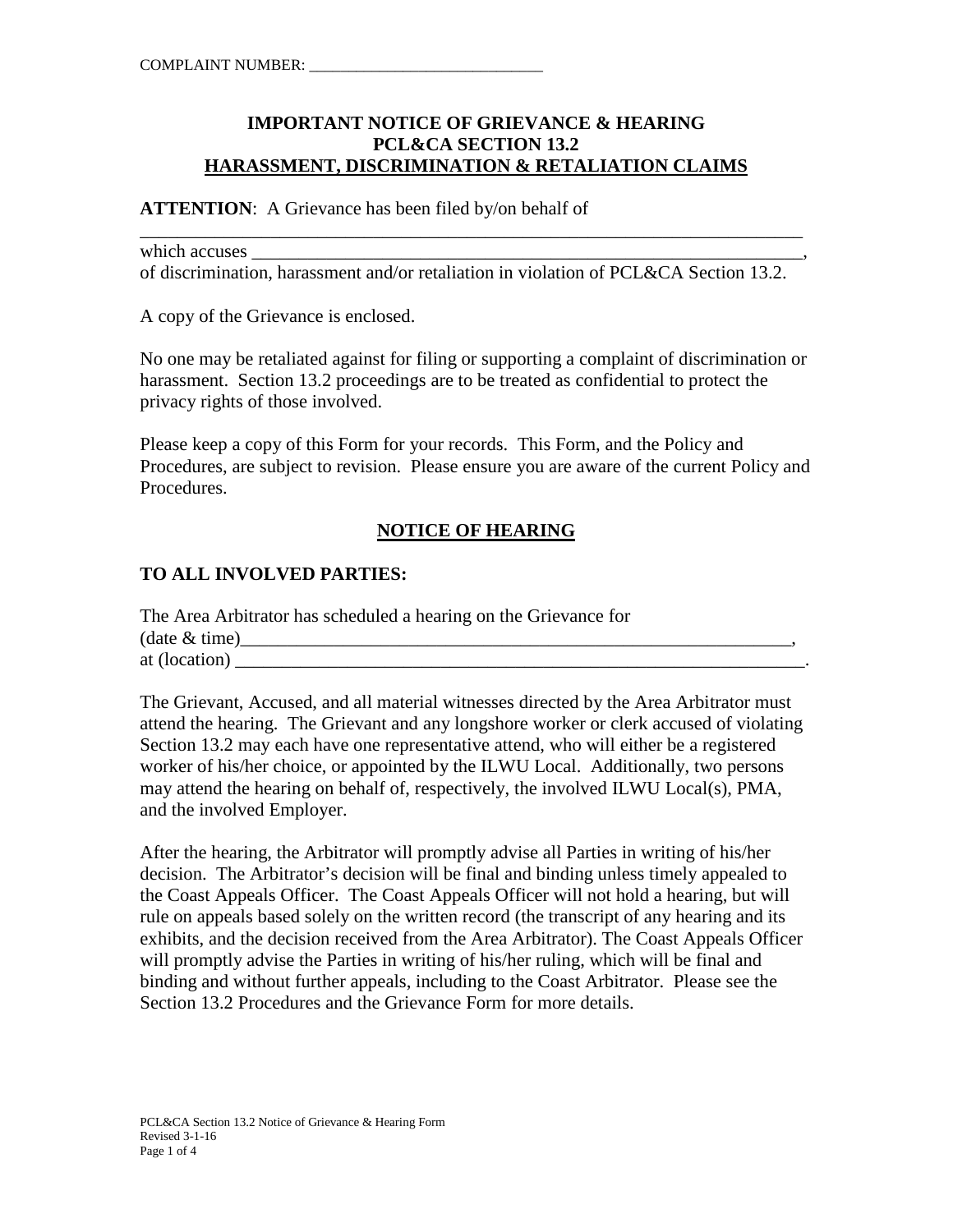## **NOTICE TO THE ACCUSED**

If you have been accused of violating Section 13.2, please review the following and promptly mail or fax this Form back to the Area Arbitrator. It is extremely important that the accused attend the hearing as scheduled above. Serious consequences will be imposed upon anyone found to have violated Section 13.2, and upon witnesses and those accused of violating Section 13.2 who do not appear at the hearing as directed. A copy of the Equal Employment Opportunity Policy and Procedures, including the Special Grievance/Arbitration Procedures for Section 13.2 Grievances, is enclosed for the accused. Please promptly review these procedures and prepare your position for the hearing.

If you are a longshore worker or clerk accused of violating Section 13.2, you may ask your ILWU Local to appoint an ILWU representative for you or, if you prefer, you may have one registered (Class A or B) longshore worker or clerk assist you. (Please note that the Union is not responsible for the representation provided by representatives who are not appointed by the Union). Please check one:

- \_\_\_ 1. As the accused, I want my ILWU Local to appoint a representative for me.
- \_\_\_ 2. As the accused, I will designate a Class A or B worker to represent me.

If you have already arranged for a representative, write his/her:

| <b>Full Name:</b>           |             |  |
|-----------------------------|-------------|--|
| Address:                    |             |  |
| Phone Number:               | Fax Number: |  |
| <b>Registration Number:</b> |             |  |

### **Witnesses To Appear At The Hearing**

Upon request by the Grievant or the Accused, the Area Arbitrator may direct material witnesses to appear at the hearing, so long as s/he receives the request at least five (5) calendar days before the hearing. Please identify below any material witnesses you want the Area Arbitrator to direct to appear at the hearing. For each individual listed below include, to the extent you know, his/her full name (please, no nicknames), job title, registration status (and work number, where known), employer, address, phone and fax numbers, and any other identifying/contact information you have. If after filing this Form you become aware of other material witnesses you want the Area Arbitrator to direct to attend the hearing, promptly send a written request to the Area Arbitrator, as long as it is at least five (5) calendar days before the hearing.

| <b>Full Name:</b> | Work Number (if any): |
|-------------------|-----------------------|
| Address:          |                       |
| Phone Number:     | Fax Number:           |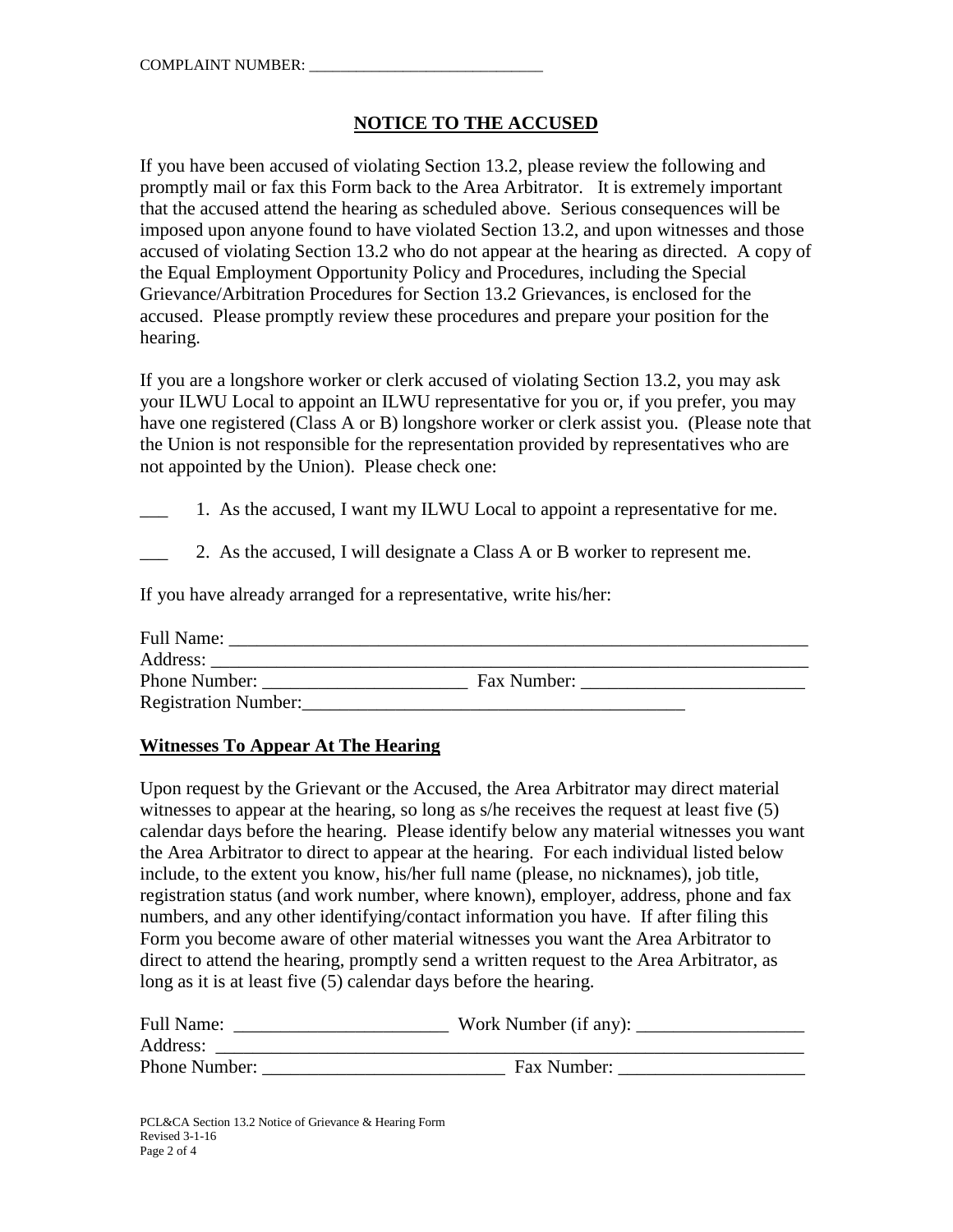If you wish to request that other witnesses be directed to appear, please attach additional pages.

## **ACCUSED: PLEASE SIGN AND DATE:\_\_\_\_\_\_\_\_\_\_\_\_\_\_\_\_\_\_\_\_\_\_\_\_\_\_\_\_\_\_\_\_\_\_\_**

If you have been accused of violating Section 13.2, please promptly mail or fax this Form back to the Area Arbitrator and JPLRC checked below.

#### □ **Southern California Area**

13.2 Arbitrator and JPLRC, c/o Pacific Maritime Association Attn: Section 13.2 Grievance P.O. Box 21618, Long Beach, CA 90801-4443 Facsimile: 562/684-0155

#### □ **Northern California Area**

13.2 Arbitrator and JPLRC, c/o Pacific Maritime Association Attn: Section 13.2 Grievance 475 14th Street, Suite 300, Oakland, CA 94612 Facsimile: 510/839-0285

#### □ **Washington & Puget Sound Area**

13.2 Arbitrator and JPLRC, c/o Pacific Maritime Association Attn: Section 13.2 Grievance P.O. Box 9348, Seattle, WA 98109-0348 Facsimile: 206/298-3469